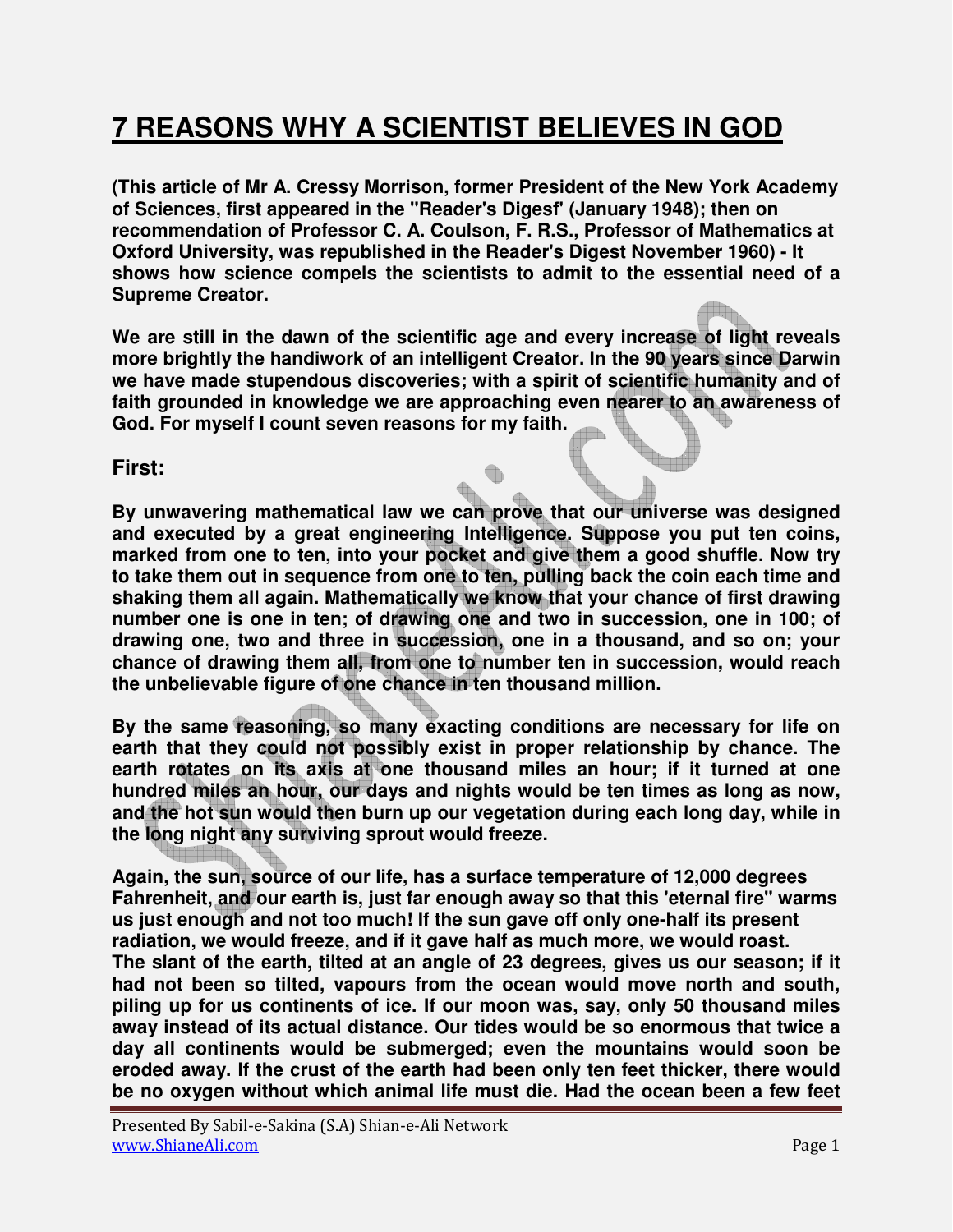**deeper, carbon dioxide and oxygen would have been absorbed and no vegetable life could exist. Or if our atmosphere had been thinner, some of the meteors, now burned in space by the million evey day; would be striking all parts of the earth, starting fires everywhere. Because of these, and host of other examples, there is not one chance in millions that life on our planet is an accident.** 

#### **Second:**

**The resourcefulness of life to accomplish its purpose is a manifestation of allpervading Intelligence. What life itself is no man has fathomed. It has neither weight nor dimensions, but it does have force; a growing root will crack a rock. Life has conquered water, land and air, mastering the element, compelling them to dissolve and reform their combinations.** 

**Life, the sculptor, shapes all living things; an artist, it designs every leaf of every tree, and colours every flower. Life is a musician and has each bird to sing its love songs, the insects to call each other in the music of their multitudinous sounds. Life is a sublime chemist, giving taste to fruits and spices, and perfume to the rose changing water and carbonic acid into sugar and wood and, in so doing, releasing oxygen that animals may have the breath of life.** 

**Behold an almost invisible drop of protoplasm, transparent and jelly-like, capable of motion, drawiug energy from the sun. This single cell, this transparent mistlike droplet, holds within itself the germ of life, and has the power to distribute this life to every living thing, great and small. The powers of this droplet are greater than our vegetation and animals and people, for all life came from it. Nature did not create life; fire-blistered rocks and a saltless sea could not meet the necessarv requirements. Who, then, has put it here ?** 

## **Third:**

**Animal wisdom speaks irresistibly of a good Creator who infused instinct into otherwise helpless little creatures. The young salmon spends years at sea, then comes back to his own river; and travels up the very side of the river into which flows The tributary where he was born. What brings him back so precisely? If you transfer him to another tributary he will know at once that he is off his course and he will fight his way down and back to the main stream and then turn up against the current to finish his destiny more accurately. Even more difficult to solve is the mystery of eels. These amazing creatures migrate at maturity from all ponds and rivers everywhere - those from Europe across thousands of miles of oceans all bound for the same abysmal deeps near Bermuda. There they breed and die. The little ones, with no apparent means of knowing anything except that they are in a wilderness of water; nevertheless find their way back not only to the very shore from which their parent came but thence to the rivers, lakes or little ponds so that each body of water is always populated with eels. No American eel has**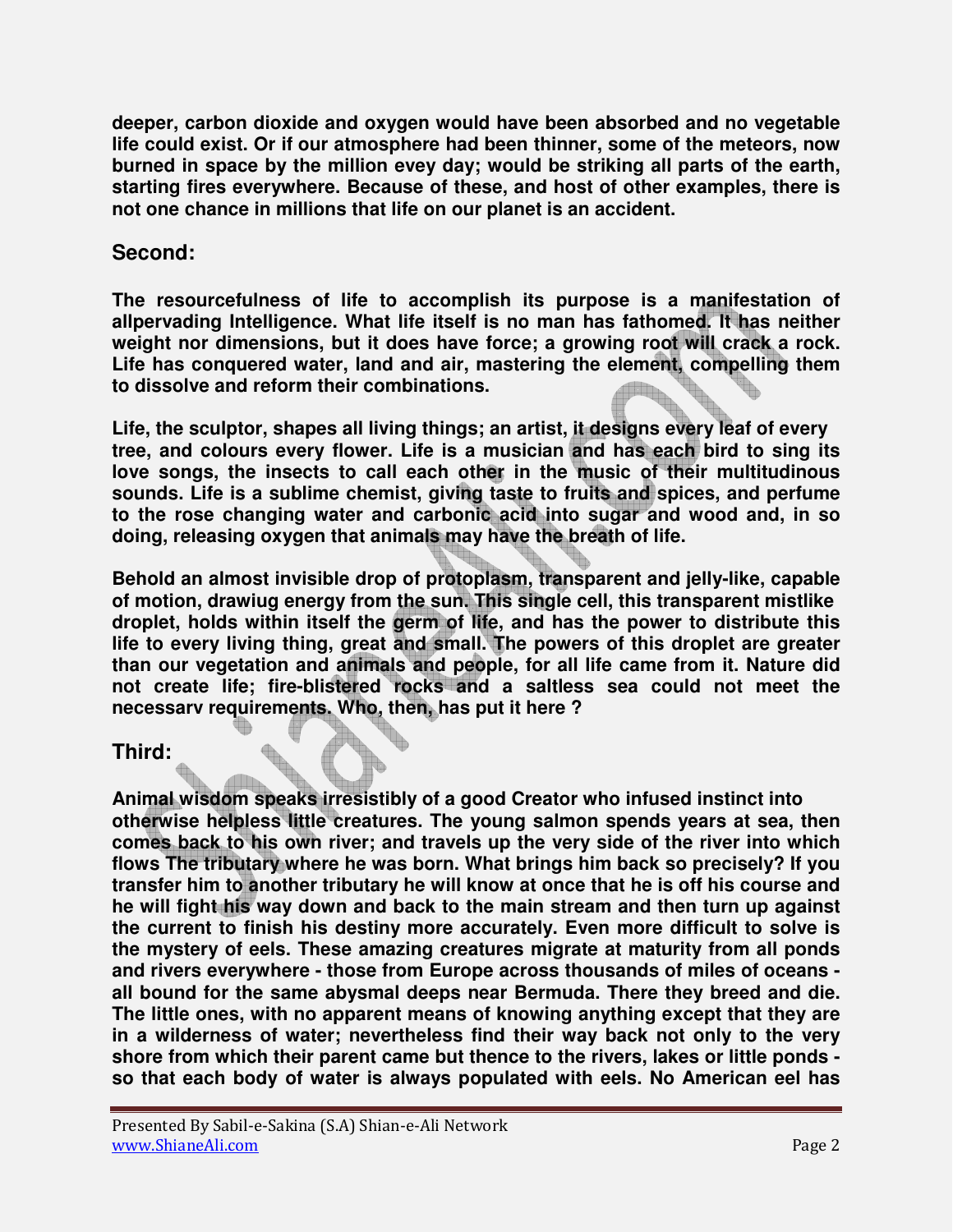**ever been caught in Europe, no European eel in American waters. Nature has even delayed the maturity of the European eel by a year or more to make up for its longer journey. Where does the directing iruptilse originate? A wasp will overpower a grasshopper, dig a hole in the earth, sting the grasshopper in exactly the right place so that he does not die but becomes unconscious and lives on as a form of preserved meat. Then the Wasp will lay her eggs handily so that her children when they hatch can nibble witliout killing' the insect on which they feed, to them dead meat would be fatal. The mother then flies way and dies; she never sees her young. Surely the wasp must have done all this right the first time and every time, or else there would be no wasp. Such mysterious techniques cannot be explained by adaption; they were bestowtd.** 

## **Fourth:**

**Man has something more than animal instinct - the power of reason. No other animal has ever left a record of its ability to count ten or even to understand the meaning of ten. Where instinct is like a single note of a flute, beautiful but limited, the human brain contains all the notes of all the instruments in the orchestra. No need to belabour this fourth point; thanks to the human, reason we can contemplate the possibility that we are what we are only betause we have received a spark of Universal Intelligence.** 

# **Fifth:**

**Provision for all living is revealed in phenomena which we know today but which Darwin did not know - such as the wonders of genes. So unspeakably tiny are these genes that, if all of them responsible for all living people in the world could be put in one place, there would be less than a thimbleful. Yet these ultramicroscopic genes and their companions, the chromosomes, inhabit every living cell and are the absolute keys to all human, animal and vegetable characteristics. A thimble is a small place in which to put all the individual characteristics of two thousand million human beings. However; the facts are beyond question. Well then, how do genes lock up all the normal heredity of a multitude of ancestors and preserve the psychology of each in such an infinitely small space? Here evolution really begins - at the cell, the entity which holds and carries genes. How a few million atoms, locked up as an ultra-microscopic gene, can absolutely rule all on earth is an example of profound cunning and provision that could emanate only from a Creative Intelligence - no other hypothesis will serve.** 

# **Sixth:**

**By the economy of nature, we are forced to realize that only infinite wisdom could have foreseen and prepared with such astute husbandry.**